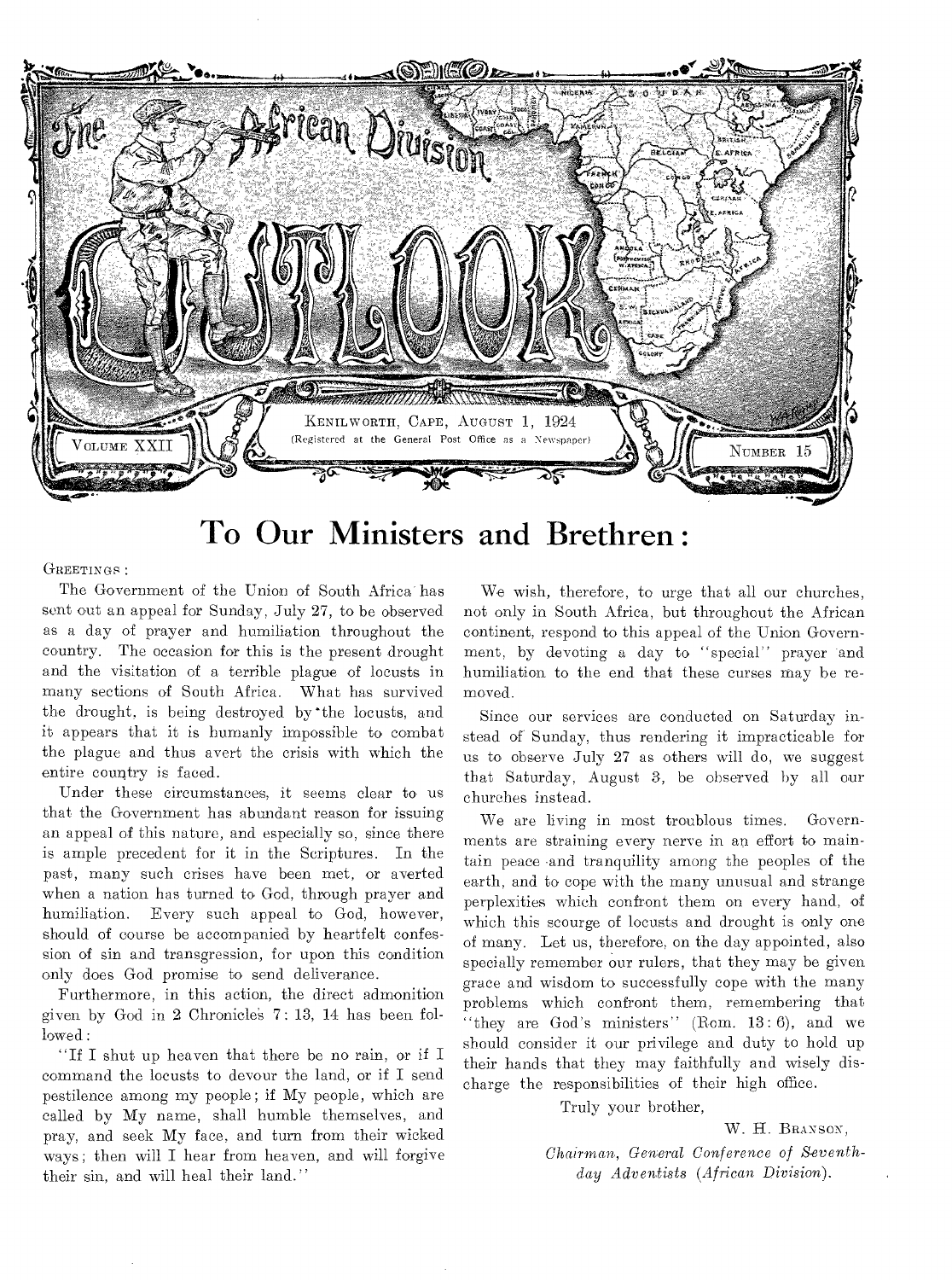# A Message from the General Conference President

ELDER W. A. SPICER has addressed a letter to the members of the General Conference Committee in the foreign fields, and there is so much of interest and encouragement in the letter that we copy it : "Dear Brethren :

"Greetings to you and your associates from the American base as our camp-meeting season opens. The schools have just closed. I believe a larger number of students are going from our schools this year into the conferences than in the past two or three years. The conferences have rallied, to encourage the students into the field. It means a larger number of young recruits getting experience, upon whom we can draw to supply your calls. The conferences are glad to train and pass on these young people, and we all rejoice that their tithe increase makes this possible.

"In the camp-meetings this season every conference will be rallying the churches to keep abreast of the weekly goal for missions. The presidents of union and local conferences have set out to cone up to the next Autumn Council closer to the mark than ever before. It is wonderful to see how these brethren take on this burden for the mission fields, and communicate their flaming zeal for it to their churches. More Sabbath-keepers here at the old base, and more money and missionaries into the far fields, is their aim.

"But, brethren, the believers abroad need to pray for the brethren and conferences in these older lands upon whom this burden of supply rests. While from the Atlantic to the Pacific our people are believing and working for the largest gift in 1924 ever yet made for missions, we face the fact that it will have to come through greater sacrifice and economy by the believers.

"I believe it will do your people good in the mission fields to know that although gold flowed to the United States after the war, that does not mean that our believers generally handle much of it.. It means high prices and closer times on the average. Our brethren are not talking hard times, and they mean to keep this work going, by the help of God. But whole regions of our West where we have looked for large gifts in the past from our farming churches have been passing through close times. Here is a report from a writer on economics :

" 'There is again an acute crisis in agriculture. It is the worst that has occurred in this generation. Farmers by the tens of thousands—the Department of Agriculture says by the hundreds of thousands are losing or have already lost their property, their lands and chattels, by forfeiture to creditors and by the foreclosure of mortgages. In the North-west area alone, . . . where occurred an expansion of credit perhaps greater in a relative sense than anywhere else, more than five hundred banks are shut up because the farmers cannot pay their notes.'—Saturday *Evening Post, April 19, 1924.* 

"This season is a trying one in the North Pacific, from which section I write. Nature seems out of order. A month ago, frost swept great areas of fruit orchards clean of budding fruit, and now drought is burning the wheat fields. I met a farmer brother last week who showed me his orchard which will produce not a thing this year. Last year he shipped 15,000 boxes of apples from it. But last year the apples brought him not one cent. Really he got a heavy bill for shipper's expense. So he hopes to be able to stand by missions better this year than last. Our brethren are standing by, and they will. They believe in missions as the way to the end. It was splendid last year to see the Eastern churches coming in strongly to make up shortage in the agricultural West. The Atlantic Union last year made its weekly goal. Again city churches will rally this year to make up for country churches involved in low crop production.

"North American believers face 1924 and the mission problem with courage and love for Christ and His cause. I hope you will tell your people to pray for this and other bases of supply in Europe and the Colonies. We need to pray for prosperity for our brethren in these times.. We do pray that Europe's finances may swing again toward normal, so that the 70,000 believers there may be able to lift as they long to do, as of old.

"In planning extensions, and investments—particularly property investments—keep in mind that it will be a special work of God's grace if North America this year goes far beyond last year. Yet we must look to God in hope to see larger things than conditions might suggest. He can bring it to pass. It is souls we want, and the hastening of the message to the unreached peoples and tongues. That way lies the end of the work and the coming of Christ. We pray here that the believers in the mission fields may develop more and more resources locally and more and more experience in carrying the burden of the work for their own people. Our hearts in this land are with you. Give your people this season's message of love from the believers in the old North American base."

The believers• in Africa appreciate all that the churches in America are doing to advance the work in the foreign fields. We appreciate also Elder Spicer's exhortation to pray for those at the base of supplies, who are struggling so hard to finance the work in the mission field. We must also do our part in helping to shoulder this burden.

A report recently compiled to show the advancement of our work here in Africa will be interesting to our readers, and will show that the believers in Africa have recognised their responsibility in giving funds to help the Mission Board with their tremendous task.

In 1917, our mission offerings amounted to £1193- 19-10, while the total last year amounted £9108-13-3. Surely this is an encouraging growth, and proves that we recognise our responsibility in advancing the work among the heathen people. For the first quarter of 1924, our mission offerings amounted to £2249-8-3, which is more than the total amount given for the year 1919.

There are other features of the report which we believe will be interesting and encouraging to you. Our tithe receipts in 1917 amounted to £6,443-13-11, and in 1923 to £12,209-6-9. Eight years ago, we had a white constituency of 968. Today the figure is 1,417. In 1917, our native believers totalled 987. Today the number stands at 3,694, with a total number keeping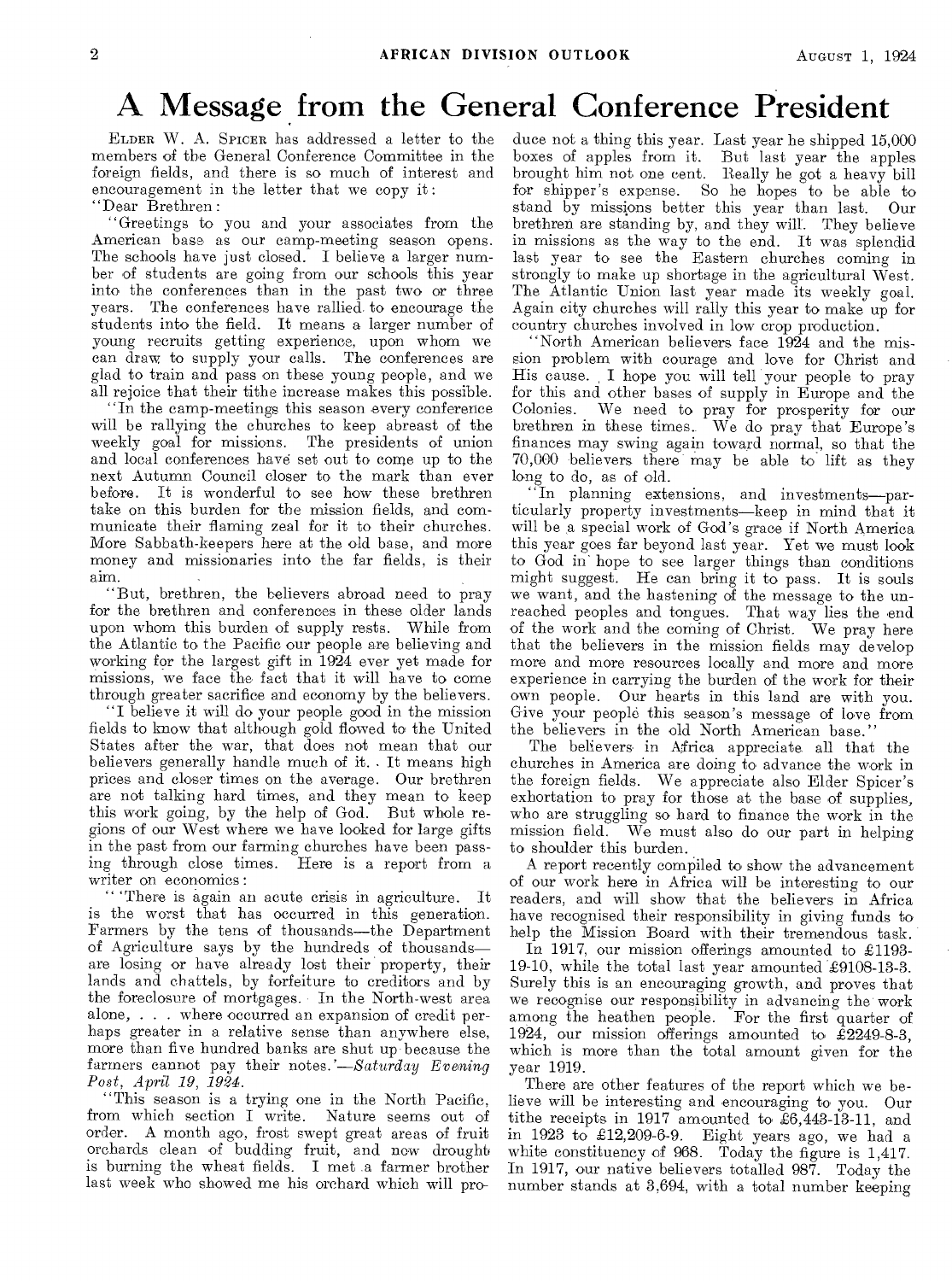the Sabbath of both white and native members at 9,259. Our records show that in 1917 we had 3,696 members in our Sabbath schools. We are glad to find that this number has increased to 11, 797. We have 10,115 students in school throughout the mission field.

We rejoice in that God has blessed the efforts of His workers in Africa, to give us these results. At the same time, we are not satisfied with what has been accomplished, for we verily believe that our Lord is to return in this generation, and at the same time we realise there are within our borders many tribes and people who have not yet learned of this truth. May the greatest aim of each one be to save souls for the Kingdom of God, and to do our part in speedily completing the task.  $W. \tilde{B}$ . Commin.

### CONGO MISSION FIELD

E. C. BOGER, *Superintendent.* I). A. WEBSTER, *Secy.-Treas.*  ADDRESS : *Box 250, Elizabethville, Belgian Congo.* 

#### Katanga Mission

ON May 18, the writer baptised twenty-seven native 'believers in the small stream that runs through the Katanga mission. This is the second baptism on this mission, making a total of thirty-three native believers in this part of the Congo. These **boys** and girls. have taken their stand for the truth as a result of evangelistic work among the compounds that surround Elizabethville. There remains in the baptismal class about seventy, who are preparing for church membership.

One woman, whose husband is a Roman Catholic, was baptised. He freely gave his consent. Two others belonged to the same church. Several of those baptised are boys who have been connected with other missions before coming to the Congo. After arriving in Elizabethville, they were influenced by conditions in the compounds, and departed far from what they had formerly been taught. This truth has now attracted them, and they are rejoicing in the light of this message.

Brother LeButt has **a** number of boys **engaged in**  making brick for the **new** school **building as well** as the house for the new superintendent, who we hope will arrive shortly.

We **were** *very* glad to have Elder T. M. French with us during a three days' meeting, and were greatly refreshed with the talks he gave.

The membership of our Sabbath school is seventy. At the beginning of last quarter, a financial **goal** of 900 francs was set. When I left, they were very confident of reaching it before the thirteenth Sabbath. It is encouraging to see these new believers give of their earnings for this **message** to be taken to others.

We are of good courage in this **great** field and find plenty to do. Calls for teachers are so numerous that we are unable to respond to all of them. May God help in the preparing of workers for the gathering in<br>of the harvest. E. C. Bogen. E. C. BOGER.

### r<br><sub>C</sub>oop &

"THE heart of God yearns over His earthly children with a love stronger than death."

#### A Visit to Songa Mission

AFTER a few days' meeting with the believers at Elizabethville, Elder Boger, Brother Webster and the writer left Bukama. Bukama is situate on the Lualaba River, the headwaters of the Congo River. We had to wait four days at Bukama for Brother Boger's car and this left us with but two days and three nights to make the trip to Songa, and return. Therefore we hurried away, arriving at the mission at midnight. After a **two days'** visit, our party left before daybreak on the Monday morning, returning to Bukama to catch the boat leaving for Kongola.

The night journey to Songo was very interesting. The road led through an excellent game country. As the brilliant lights of the car flashed around turns of the road, we could see antelopes, wild cats, jackals and other animals blindly feeling their way into the tall grass. Dazed by the lights, a large male hartebeest was in the **act** of dashing into the radiator, when **a timely** shot saved a collision. Just as we were **crossing** the small stream before reaching the mission, **a young** lion, hesitating a moment, sprang into the jungle.

A pleasant Sabbath and Sunday were spent at the mission. A good number were at the services on Sabbath morning and also in. the afternoon. There are a few **ready** for baptism, the first fruits **in** this section. The **work among** the Balubas has been very **slow.** The language is very limited as to vocabulary, and the **people have fallen** into the **grossest** sins. However, a desire for a better life has **been** awakened, **and a**  number of **villages** are asking **for** schools.

On Sunday, we visited the paramount chief, whose village is only **ten** miles away. He gave us **a cordial**  welcome. A school has been opened **in his village.** 

Brother and Sister R. P. Robinson need the **prayers**  of God's people **as** they labour alone in the **midst of**  heathen darkness. **A** doctor and his wife are expected **to** join them **before** long. It is also the plan to open **several** out-schools soon. Pray for the work at Songa.

T. M. FRENCH.

#### ego. Investigating in the Congo

JUST as we go to press, a letter is received from Brother T. M. **French, written** from the North-eastern section of the Congo. Our readers will be interested in the article, **written** by Brother French from Albertville, reporting on a visit to the Songa mission. We take the liberty **to** quote from Brother French's personal letter :

"I wrote you **a few** lines and **sent you** an article from Albertville. Since then we crossed Lake Tanganyika to Kigoma, where a day **and two nights were spent.** 

**"We** ran down to Ujiji while at Kigoma, about five miles south. Ujiji has a native population of **5,000 or 6,000.** There is no mission there. A large per cent of **the people** are Mohammedans. We visited **the** spot where Stanley met Livingstone, and we took some pictures. One of the **two mango** trees planted by them has died, and the other one is **dying.** However, the Belgian troops, during the late war, threw up a good concrete and iron fence about the **tree** and erected **a small** monument.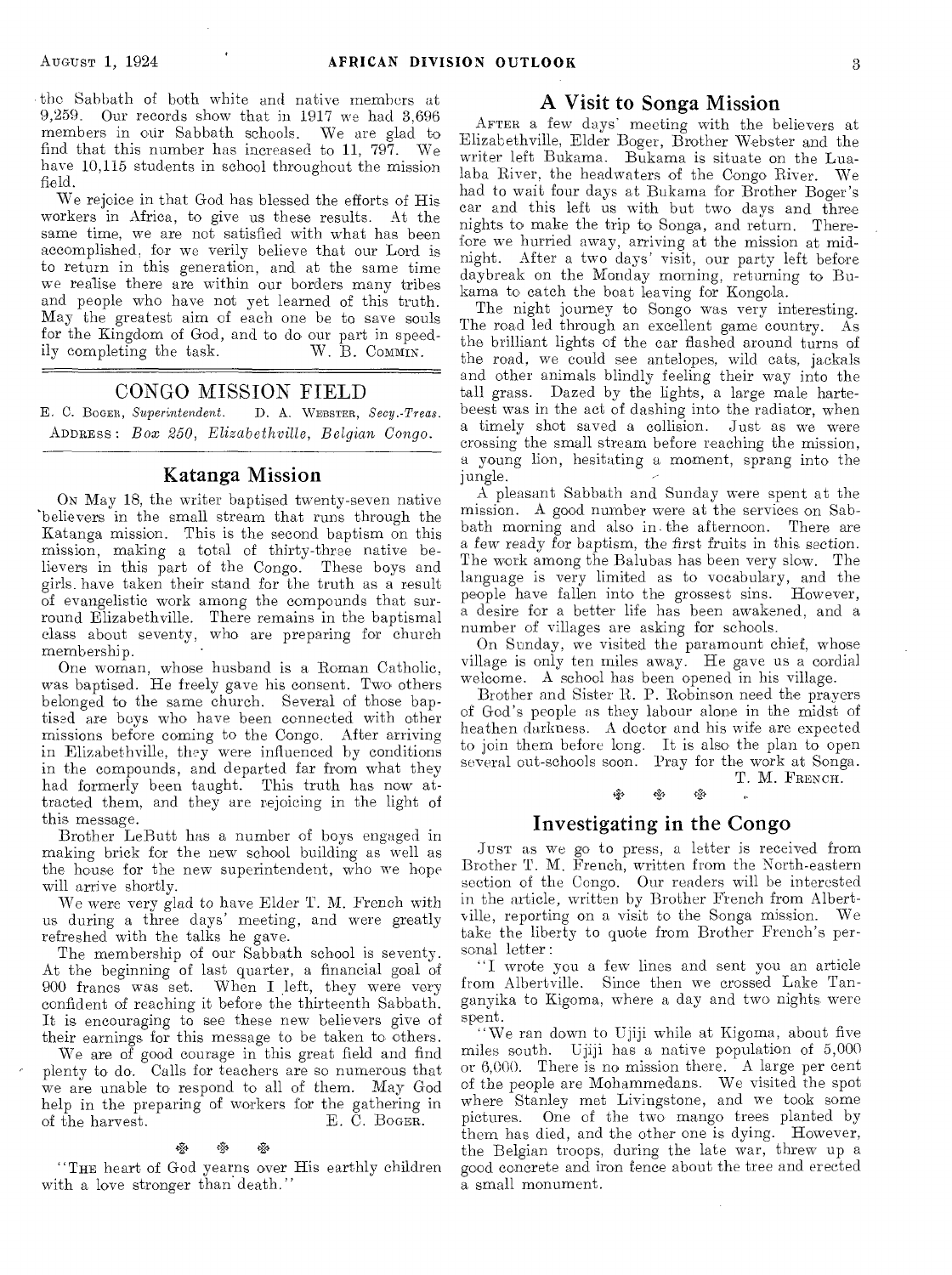"The journey to the north end of the lake is a beautiful one. The mountains to the east rise up 8,000 feet, while the range on the west rises to over 10,000 feet. The lake is very deep. There are places where they have never been able to sound the bottom. There are few natives on the shores of the lake. We stopped at four small trading posts. However, this region we have just entered is very populous. There were fully 3,000 natives on the market ground this morning, and they say that these were only a few compared with other days.

"After visiting Elder Delhove's mission, we plan to cross over into the Kivu district, where there are five or six million natives. We will then go north above Lake Edward, and trek to Stanleyville on the motor road.

"The site we chose at Kongola is very good, situate only eighteen miles from town, on good soil, very well drained, and bordering on an excellent stream that flows throughout the year."

SO. AFRICAN UNION CONFERENCE

*J. W.* MACNEIL, *President,* A. FLOYD TARR, *Secy.-Treas.*  OFFICE -ADDRESS: *Box 468, Bloemfontein, 0. F. S.* 

Mission offerings for the six months ending June 3o, 1924

|                 |         |      |          |          | AMOUNT          |                |        | AVER, PER | %<br>ΟF |
|-----------------|---------|------|----------|----------|-----------------|----------------|--------|-----------|---------|
| NAME OF FIELD   |         | GOAL |          |          | <b>RECEIVED</b> |                | MEMBER | QUOTA     |         |
| CAPE CONFERENCE |         |      |          |          |                 |                |        |           |         |
| European        | £1069   | 5    | - 0      | £1136 11 |                 | 9              | 2      | 8         | 106%    |
| Coloured        | 62      | 8    | 0        |          | 73 10           | 3              |        | 11        | 119%    |
| Native          | 118 12  |      | 6        |          | 33 18           | 4              |        | ្នុ       | 29%     |
| NATAL-TRANSVAAL |         |      |          |          |                 |                |        |           |         |
| European        | 1969 10 |      | $\Omega$ | 1782     | 3               | - 7            | 2      | 3         | 90%     |
| Native          | 65.     | 6    | 6        | 38       | 2               | 7              |        | 13        | 58%     |
| ORANGE RIVER    |         |      |          |          |                 |                |        |           |         |
| European        | 919 15  |      | $\bf{0}$ | 555 14   |                 | $\overline{7}$ |        | 6         | 60%     |
| Native          | 71      | 3    | 6        |          | 35 11           | 6              |        | 1ł        | $50\%$  |
| Totals          | £4276   | 0    | 6        | £3655 12 |                 | 7              |        |           | 85%     |

#### Our standing as at June 30, 1924

AVERAGE PER WEEK

|                               | TOTAL FOR SIX MONTHS                      | PER MEMBER                     | PER CENT OF QUOTA                                                           |
|-------------------------------|-------------------------------------------|--------------------------------|-----------------------------------------------------------------------------|
| Goal<br>Amt. Rec.<br>Shortage | $\pounds4276$ 0 6<br>3655 12<br>£620 7 11 | Coloured<br>European<br>Native | $119\%$<br>11 Coloured<br>88%<br>$2\quad 2$ European<br>$42\%$<br>1} Native |

OUR conferences have done well in their mission offerings for the first six months of the year. With a goal of £4,276-0-6 for the European and mission field departments, a total of £3,655-12-7 has been received, or 85% of the amount which we have endeavoured to raise.

The European members have raised on an average  $2/2<sub>4</sub><sup>1</sup>$  per week per member, or 88% of their goal of 2/6. The coloured department shows an average of lid per week per member which is 2d in excess of their goal of 9d. We regret to say the native department has raised only  $1\frac{1}{4}d$  in the place of their 3d.

During the period, for which we are reporting, half of the time set for the Harvest Ingathering Campaign has gone by. Also, during this time large donations have come in from persons who made pledges at the local conference sessions at the close of last year. Both of these factors have contributed appreciably to

the encouraging showing which we are now able to make. And yet, notwithstanding this, we have fallen 15% short of the goal.

Therefore, as encouraging as the results for the first six months are, a greater effort will yet have to be made if we reach our goal by the close of the year. We have  $15\%$  of the first half year to make up, besides keeping up our quota for the next six months. But last year we more than reached our goal. Can we do it again? A. FLOYD TARR. we do it again?

#### ORANGE RIVER CONFERENCE

*J. N.* DE BEER, *President.* Miss E. M. ROWLANDS, *Secy.-Treas.*  OFFICE: *41 West Burger St., Bloemfontein, 0. F. S.* 

#### Report from the Boschberg Church

THE members of the Boschberg church met together July 5 for the usual quarterly meeting.

We were expecting to have all the members present, but because of certain difficulties, some were not able to attend. We were also sorry that Pastor de Beer could not meet with us.

Brother C. Marais conducted the services, and we certainly received good spiritual food. All present felt that it was good to be there for the Lord met with us.

Three new members were added to the church, and to God be the glory for it is His Spirit which works on the human heart. G. MARAIS, Church Clerk. the human heart. G. MARAIS, *Church Clerk.* 

#### CAPE CONFERENCE

U. BENDER, *President,* Miss. 0. M. WILLMORE, *Secy.-Treas*  ADDRESS : *P. 0. Box 378, Port Elizabeth, C. P.* 

#### Our Native Churches

DURING the month of May, I visited some of our native schools and churches, and found them of good courage. At Temba, Fish River, the brethren believe that the chief will soon grant them a site for their new church.

Brother Enoch Jakavula is labouring in the village of Korsten, just out of Port Elizabeth. Brother Enoch reports that the little church at that place is taking an active part in the Harvest Ingathering work, and has already reached its goal of £3. This worker has been stationed at Korsten since 1921, and at that time we had no coloured and native believers at that place. Brother Enoch says that at the present time several are interested in the truth, and he believes that some of these will soon take their stand. One of the natives living in Uitenhage has already accepted the message. The Municipality of Port Elizabeth and the village board of Korsten, have granted to our native church there a burial site and this gift is much appreciated.

We pray that the Lord will bless and prosper our tive people. U. BENDER. native people.

• • °a

IT is not the revolution that destroys the machine, but the friction.—Beecher.'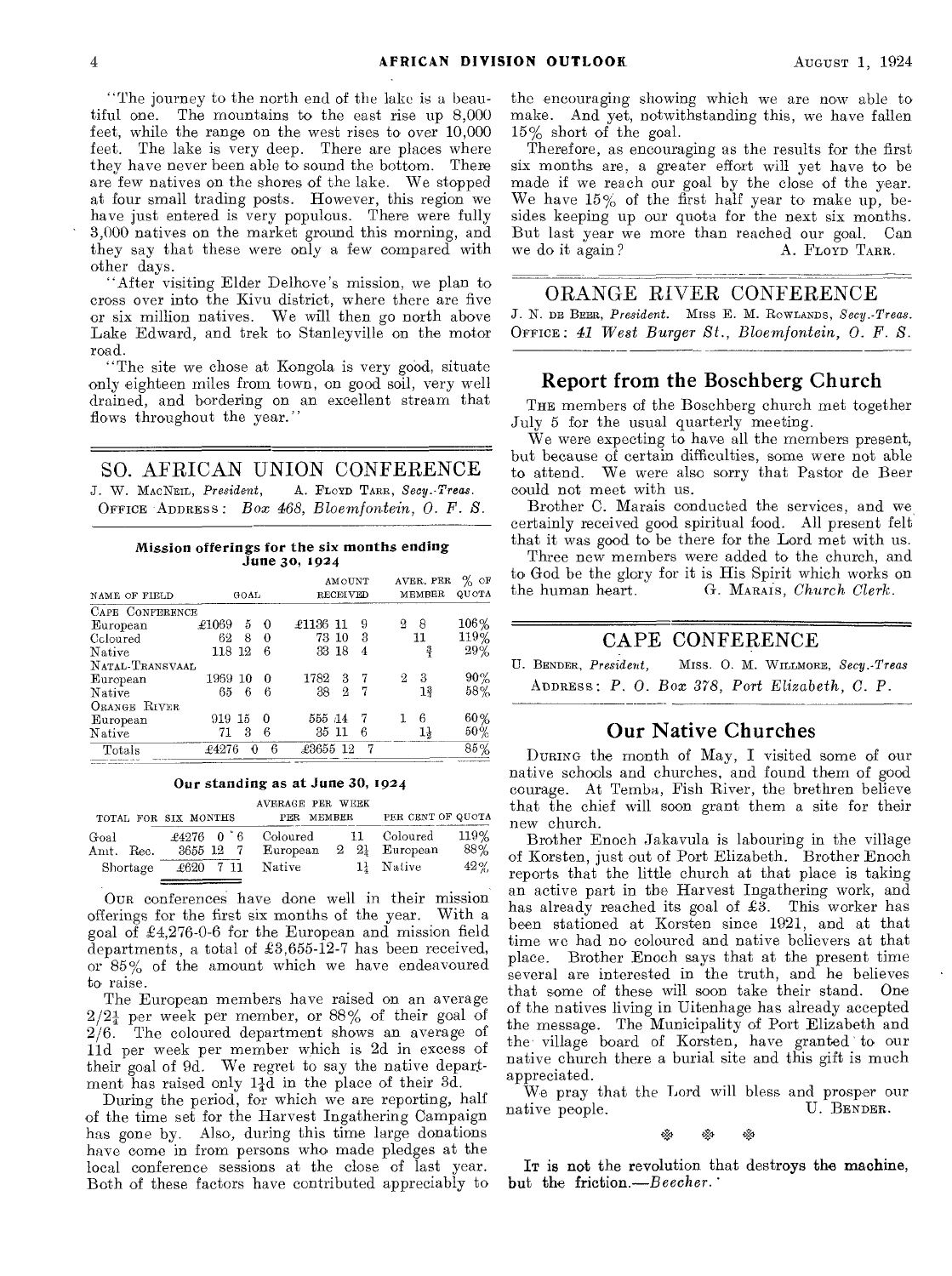#### Peacemakers

ONE of the beatitudes uttered by Christ is, "Blessed are the peacemakers; for they shall be called the sons of God."

A peacemaker is one who **makes peace.** One does not make peace when there is **no cause** for trouble, nor possibility for a misunderstanding. cross word has been spoken, nothing irritating done, nor nothing left undone, one does not have to make peace; but when the **reproachful** word has been spoken, when the tone of voice, rasping and resentful, arouses indignation, when criticism and derogatory words come like burning fire brands that set all the passions of resentment aflame, then is the time to make peace.

It was the chairman and head of many interests that had been attacked. Unselfishly he had **worked**  for the cause he loved. Others wanted his place **and**  wished his retirement. One prominent brother attacked what had been done, offering violent criticisms, using severe language. Another and another criticised this brother until it seemed that **for** very pity they should have desisted. The chairman said not one word in response. When the **meeting was** over, I went to him and **said,** "How could **you keep** still, unjustly hearing this **reproach and** not **speak** in self defense." He said, "It's **far better** that **I say** nothing and bear this reproach, than **by** answering to inflame these men and cause trouble. The unspoken word can do no harm. I'd rather be wrongly accused and bear it, and have peace, than to **have** trouble, even were **I justified."** 

This great man **was a peacemaker.** He **was a** noble son of God.

A man in a high position of **trust** grossly misstated facts to incriminate another, **to** whom he openly showed his dislike, and that **so** directly, that none could miss knowing whom **he wished to** wound. The one attacked fully understood the misstatement and purpose, but offered not a word of criticism, and made no reply. When asked why he made no reply, he said, "It's better **not. It would** only **widen** the **breach, and we** must have **peace at any' price."** He **was a**  peacemaker.

Everything **had** seemed **wrong** that **day.** The man's nerves were **on** tension. **At last he could** stand no **more** and began scolding in angry tones. His wife was tired and equally tired with the husband's irritability. When he began his tirade in an angry tone of voice, I heard the woman humming a hymn of **prayer** and praise. The husband demanded an immediate answer. I said, "Surely she will retaliate." But when she spoke it was in such soft, kind tones, and with a smile that **brought** immediate apology. She was a peacemaker.

0, these peacemakers are **angels** of mercy to our poor distracted hearts. They are like ointment to the aching wound, like sunshine to the soul.

Every Christian is in duty bound to **be** a peacemaker. He not only should keep the **peace, but** he should *make* peace. The devil's work is **to sow** discord among brethren. He does it in all **sorts of** ways,—by lyings, by partly telling the truth, by repeating what has been said in an unguarded **moment,** by insinuations, by every means that he can devise.

Christian fortifies himself **against** all these fiery darts and **out of** it all makes **peace.** He forgives, he prays, he loves, **and** will **not be a party** to strife and division. He strives **to** be a peacemaker. He who does this is a "son of God."—I. *H.* **Evans,** *in The Asiatic Division Outlook.* 

#### $\frac{1}{2}$  $\mathcal{S}_0$

#### The Need of a Spiritual Awakening

I Au filled with sadness when I think of our condition as a people. The Lord has not closed heaven to us, **but our** own course of continual backsliding has **separated** us from God. Pride, covetousness, and love **of the** world have lived in the heart without fear of banishment or condemnation. Grievous and presumptuous sins have dwelt among us. And yet the general opinion is that the church is flourishing, and **that peace** and spiritual prosperity are in all her bor-Yet few are alarmed or astonished at their want of spiritual **power. . . Let each** put the question to his own heart: "How have we fallen into this state of spiritual feebleness and dissension? Have state of spiritual feebleness and dissension? **we now** brought upon **ourselves** the frown of God because **our** actions do not correspond with our faith? Have we not been seeking the friendship and applause of the world, rather than the presence of Christ and a deeper knowledge of His will?" Examine your own **hearts, judge your** own course. Consider what associates **you are choosing. . . .** 

Are your recreations such as to impart moral and spiritual vigour? Will they lead to purity of thought and action? Impurity is today wide-spread, even among the professed **followers of** Christ. Passion is Many are eagerly participating in worldly, demoralising **amusements** which God's Word forbids. Thus they sever their connection with God, and rank themselves with the **pleasure** lovers of the world. The sins that destroyed the antediluvians and the cities of the plain exist today—not **merely** in heathen lands, not only **among** popular **professors** of Christianity, **but with** some who profess to **be** looking for the **coming of the Son** of man. If **God** should present these sins before you as they appear in His sight, you **would be filled** with **shame and terror.** 

**And what has** caused this alarming condition? Many have **accepted the** theory **of** the truth, who have had **no true conversion.** I **know** whereof I speak. There are **few who feel** true sorrow **for sin,** who have deep, pungent convictions of the depravity of the unregenerate nature. The heart of **stone** is not exchanged for a **heart of flesh.** Few **are** willing to fall upon the Rock **and be broken.** 

No matter **who** you are, or what your life has been, you can be **saved** only in God's appointed way. You must repent; you must fall helpless on the Rock, Christ Jesus. You must feel your need of a physician, and of the **one** only remedy for sin, the blood of **Christ. This remedy** can be **secured** only by repentance toward **God and** faith **toward** our Lord Jesus Christ. Here the **work is** yet **to** be begun by many who profess to be **Christians, and** even to be ministers of Christ. Like the **Pharisees** of old, many of you feel no need of a **Saviour.** You are self-sufficient, **self-exalted. Said Christ,** "I **came** not to call the righteous, but sinners to repentance." The blood of Christ will avail for none but those who feel their need of its power. MRS. E. G. WHITE.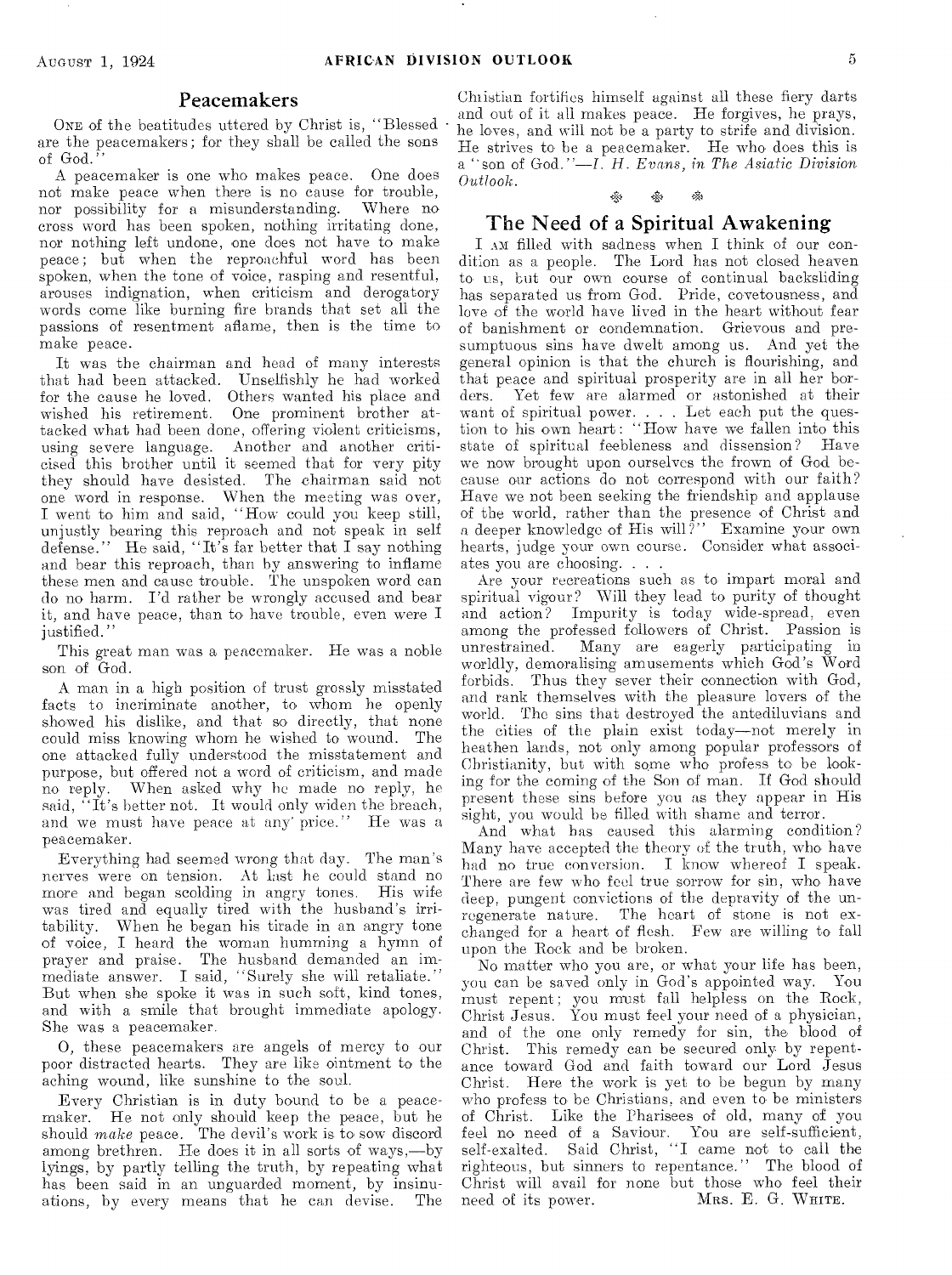#### **Report of Literature Sales for June**

Nata1=Transvaal

| Our Day.<br>J. R. Botha<br>133}<br>62<br>40<br>e<br>7<br>9<br>3<br>6<br>49<br>10<br>6<br>M. C. de Lange<br>$68\frac{1}{2}$<br>2<br>6<br>15<br>11<br>1<br>19<br>6<br>0<br>13<br>1<br>P. J. Vermaak<br>75<br>37<br>-11<br>0<br>$\overline{2}$<br>25<br>7<br>0<br>$27\,$ $18$<br>0<br>C. B. Jeffrey<br>35<br>Delivering<br>E. L. Branson<br>31<br>,,<br>Daniel & Revelation.<br>T. J Mynhardt<br>79<br>15<br>916<br>0<br>, 3<br>0<br>919<br>0<br>Practical Guide.<br>P. J. Vermaak<br>38<br>5<br>6<br>15<br>0<br>2<br>-12<br>0<br>7<br>9<br>0<br>W. Smith<br>1Ŧ<br>15<br>8<br>15<br>0<br>13<br>0<br>0<br>18<br>Ladies' Handbook.<br>Mrs. Bulgin<br>30<br>12<br>17<br>0<br>6<br>17<br>0<br>6<br>Mrs. M. Smith<br>12<br>45<br>7<br>6<br>10<br>3<br>6<br>13<br>14<br>1<br>0<br>Mrs. Mynhardt<br>$59\frac{1}{2}$<br>5<br>0<br>1<br>10<br>14<br>6<br>14<br>6<br>6<br>11<br>$594\frac{1}{2}$<br>178<br>153<br>6<br>Agents<br>4<br>20<br>0<br>6<br>173<br>5<br>0<br>Native Sales<br>$\bf{0}$<br>69<br>17<br>Magazine Sales<br>83 18<br>9<br>Cape<br>Ladies' Handbook<br>Mrs. Sunshine<br>80<br>55<br>46<br>2<br>6<br>46<br>2<br>6<br>Mrs. Robinson<br>5<br>6<br>51<br>54<br>64<br>65<br>15<br>0<br>0<br>6<br>Bible Readings.<br>D. D. Toerien<br>$126\frac{1}{2}$<br>6<br>8<br>2<br>43<br>54<br>7<br>0<br>62<br>9<br>6<br>A. Renou<br>70<br>43<br>48 17<br>6<br>5<br>3<br>6<br>49<br>0<br>Our Day<br>Miss Bush<br>81,<br>31<br>21<br>15<br>0<br>2<br>$\bf 4$<br>6<br>23<br>19<br>6<br>C. J. Steyl<br>97<br>51<br>32<br>19<br>6<br>32<br>6<br>19<br>P. Marks<br>19<br>111}<br>16<br>6<br>6<br>7<br>9<br>7<br>3<br>4<br>t 1<br>Miscellaneous<br>$21\frac{1}{2}$<br>30<br>45<br>15<br>0<br>15<br>0<br>45<br>323<br>2<br>639<br>321<br>0<br>336<br>$_{\rm Agents}$<br>7<br>15<br>14<br>9<br>16<br>9<br>Native Sales<br>$\pounds13$<br>5<br>6<br>Magazine Sales<br>31<br>11<br>9<br>Orange<br>River<br>Our Day<br>S. J. Fourie<br>53 17<br>$62\frac{1}{2}$<br>80<br>53<br>-12<br>6<br>6<br>0<br>4<br>7<br>H. W. Canham<br>28<br>15<br>9<br>6<br>3<br>0<br>9<br>10<br>6<br>Great Controversy<br>A. G. Cilliers<br>100<br>20<br>25<br>5<br>0<br>25<br>5<br>0<br>Practical Guide.<br>B. H. Wienand<br>17<br>13<br>6<br>6<br>15<br>-17<br>15 17<br>A. J. Wessels<br>2<br>71<br>14<br>17<br>6<br>2<br>17<br>6<br>2<br>Miscellaneous<br>22<br>2<br>22<br>2<br>2<br>7<br>2<br>5<br>$278\}$<br>142<br>143<br>143<br>14<br>8<br>$_{\rm Agents}$<br>7<br>6<br>-13<br>6<br>1<br><b>Book Totals for June 1924</b><br>N-T Conf<br>594}<br>173<br>5<br>0<br>639<br>Cape Conference<br>336 16<br>9<br>$278\frac{1}{2}$<br>143 14<br>8<br>1512<br>$\pounds653$<br>16<br>5<br>Native Sales<br>84 16<br>0<br>Magazine Sales<br>115<br>10<br>6<br>$2\,$ 11 | $_{\rm NAME}$ | HRS | ORDS   VALUE |  | HELPS |     | TOTAL |  |
|--------------------------------------------------------------------------------------------------------------------------------------------------------------------------------------------------------------------------------------------------------------------------------------------------------------------------------------------------------------------------------------------------------------------------------------------------------------------------------------------------------------------------------------------------------------------------------------------------------------------------------------------------------------------------------------------------------------------------------------------------------------------------------------------------------------------------------------------------------------------------------------------------------------------------------------------------------------------------------------------------------------------------------------------------------------------------------------------------------------------------------------------------------------------------------------------------------------------------------------------------------------------------------------------------------------------------------------------------------------------------------------------------------------------------------------------------------------------------------------------------------------------------------------------------------------------------------------------------------------------------------------------------------------------------------------------------------------------------------------------------------------------------------------------------------------------------------------------------------------------------------------------------------------------------------------------------------------------------------------------------------------------------------------------------------------------------------------------------------------------------------------------------------------------------------------------------------------------------------------------------------------------------------------------------------------------------------------------------------------------------------------------------------------------------------------------------------------------------------------------------------------------------------------------------------------------------------------------------------------------------------------------------------------------------------------------------------------------------|---------------|-----|--------------|--|-------|-----|-------|--|
|                                                                                                                                                                                                                                                                                                                                                                                                                                                                                                                                                                                                                                                                                                                                                                                                                                                                                                                                                                                                                                                                                                                                                                                                                                                                                                                                                                                                                                                                                                                                                                                                                                                                                                                                                                                                                                                                                                                                                                                                                                                                                                                                                                                                                                                                                                                                                                                                                                                                                                                                                                                                                                                                                                                          |               |     |              |  |       |     |       |  |
|                                                                                                                                                                                                                                                                                                                                                                                                                                                                                                                                                                                                                                                                                                                                                                                                                                                                                                                                                                                                                                                                                                                                                                                                                                                                                                                                                                                                                                                                                                                                                                                                                                                                                                                                                                                                                                                                                                                                                                                                                                                                                                                                                                                                                                                                                                                                                                                                                                                                                                                                                                                                                                                                                                                          |               |     |              |  |       |     |       |  |
|                                                                                                                                                                                                                                                                                                                                                                                                                                                                                                                                                                                                                                                                                                                                                                                                                                                                                                                                                                                                                                                                                                                                                                                                                                                                                                                                                                                                                                                                                                                                                                                                                                                                                                                                                                                                                                                                                                                                                                                                                                                                                                                                                                                                                                                                                                                                                                                                                                                                                                                                                                                                                                                                                                                          |               |     |              |  |       |     |       |  |
|                                                                                                                                                                                                                                                                                                                                                                                                                                                                                                                                                                                                                                                                                                                                                                                                                                                                                                                                                                                                                                                                                                                                                                                                                                                                                                                                                                                                                                                                                                                                                                                                                                                                                                                                                                                                                                                                                                                                                                                                                                                                                                                                                                                                                                                                                                                                                                                                                                                                                                                                                                                                                                                                                                                          |               |     |              |  |       |     |       |  |
|                                                                                                                                                                                                                                                                                                                                                                                                                                                                                                                                                                                                                                                                                                                                                                                                                                                                                                                                                                                                                                                                                                                                                                                                                                                                                                                                                                                                                                                                                                                                                                                                                                                                                                                                                                                                                                                                                                                                                                                                                                                                                                                                                                                                                                                                                                                                                                                                                                                                                                                                                                                                                                                                                                                          |               |     |              |  |       |     |       |  |
|                                                                                                                                                                                                                                                                                                                                                                                                                                                                                                                                                                                                                                                                                                                                                                                                                                                                                                                                                                                                                                                                                                                                                                                                                                                                                                                                                                                                                                                                                                                                                                                                                                                                                                                                                                                                                                                                                                                                                                                                                                                                                                                                                                                                                                                                                                                                                                                                                                                                                                                                                                                                                                                                                                                          |               |     |              |  |       |     |       |  |
|                                                                                                                                                                                                                                                                                                                                                                                                                                                                                                                                                                                                                                                                                                                                                                                                                                                                                                                                                                                                                                                                                                                                                                                                                                                                                                                                                                                                                                                                                                                                                                                                                                                                                                                                                                                                                                                                                                                                                                                                                                                                                                                                                                                                                                                                                                                                                                                                                                                                                                                                                                                                                                                                                                                          |               |     |              |  |       |     |       |  |
|                                                                                                                                                                                                                                                                                                                                                                                                                                                                                                                                                                                                                                                                                                                                                                                                                                                                                                                                                                                                                                                                                                                                                                                                                                                                                                                                                                                                                                                                                                                                                                                                                                                                                                                                                                                                                                                                                                                                                                                                                                                                                                                                                                                                                                                                                                                                                                                                                                                                                                                                                                                                                                                                                                                          |               |     |              |  |       |     |       |  |
|                                                                                                                                                                                                                                                                                                                                                                                                                                                                                                                                                                                                                                                                                                                                                                                                                                                                                                                                                                                                                                                                                                                                                                                                                                                                                                                                                                                                                                                                                                                                                                                                                                                                                                                                                                                                                                                                                                                                                                                                                                                                                                                                                                                                                                                                                                                                                                                                                                                                                                                                                                                                                                                                                                                          |               |     |              |  |       |     |       |  |
|                                                                                                                                                                                                                                                                                                                                                                                                                                                                                                                                                                                                                                                                                                                                                                                                                                                                                                                                                                                                                                                                                                                                                                                                                                                                                                                                                                                                                                                                                                                                                                                                                                                                                                                                                                                                                                                                                                                                                                                                                                                                                                                                                                                                                                                                                                                                                                                                                                                                                                                                                                                                                                                                                                                          |               |     |              |  |       |     |       |  |
|                                                                                                                                                                                                                                                                                                                                                                                                                                                                                                                                                                                                                                                                                                                                                                                                                                                                                                                                                                                                                                                                                                                                                                                                                                                                                                                                                                                                                                                                                                                                                                                                                                                                                                                                                                                                                                                                                                                                                                                                                                                                                                                                                                                                                                                                                                                                                                                                                                                                                                                                                                                                                                                                                                                          |               |     |              |  |       |     |       |  |
|                                                                                                                                                                                                                                                                                                                                                                                                                                                                                                                                                                                                                                                                                                                                                                                                                                                                                                                                                                                                                                                                                                                                                                                                                                                                                                                                                                                                                                                                                                                                                                                                                                                                                                                                                                                                                                                                                                                                                                                                                                                                                                                                                                                                                                                                                                                                                                                                                                                                                                                                                                                                                                                                                                                          |               |     |              |  |       |     |       |  |
|                                                                                                                                                                                                                                                                                                                                                                                                                                                                                                                                                                                                                                                                                                                                                                                                                                                                                                                                                                                                                                                                                                                                                                                                                                                                                                                                                                                                                                                                                                                                                                                                                                                                                                                                                                                                                                                                                                                                                                                                                                                                                                                                                                                                                                                                                                                                                                                                                                                                                                                                                                                                                                                                                                                          |               |     |              |  |       |     |       |  |
|                                                                                                                                                                                                                                                                                                                                                                                                                                                                                                                                                                                                                                                                                                                                                                                                                                                                                                                                                                                                                                                                                                                                                                                                                                                                                                                                                                                                                                                                                                                                                                                                                                                                                                                                                                                                                                                                                                                                                                                                                                                                                                                                                                                                                                                                                                                                                                                                                                                                                                                                                                                                                                                                                                                          |               |     |              |  |       |     |       |  |
|                                                                                                                                                                                                                                                                                                                                                                                                                                                                                                                                                                                                                                                                                                                                                                                                                                                                                                                                                                                                                                                                                                                                                                                                                                                                                                                                                                                                                                                                                                                                                                                                                                                                                                                                                                                                                                                                                                                                                                                                                                                                                                                                                                                                                                                                                                                                                                                                                                                                                                                                                                                                                                                                                                                          |               |     |              |  |       |     |       |  |
|                                                                                                                                                                                                                                                                                                                                                                                                                                                                                                                                                                                                                                                                                                                                                                                                                                                                                                                                                                                                                                                                                                                                                                                                                                                                                                                                                                                                                                                                                                                                                                                                                                                                                                                                                                                                                                                                                                                                                                                                                                                                                                                                                                                                                                                                                                                                                                                                                                                                                                                                                                                                                                                                                                                          |               |     |              |  |       |     |       |  |
|                                                                                                                                                                                                                                                                                                                                                                                                                                                                                                                                                                                                                                                                                                                                                                                                                                                                                                                                                                                                                                                                                                                                                                                                                                                                                                                                                                                                                                                                                                                                                                                                                                                                                                                                                                                                                                                                                                                                                                                                                                                                                                                                                                                                                                                                                                                                                                                                                                                                                                                                                                                                                                                                                                                          |               |     |              |  |       |     |       |  |
|                                                                                                                                                                                                                                                                                                                                                                                                                                                                                                                                                                                                                                                                                                                                                                                                                                                                                                                                                                                                                                                                                                                                                                                                                                                                                                                                                                                                                                                                                                                                                                                                                                                                                                                                                                                                                                                                                                                                                                                                                                                                                                                                                                                                                                                                                                                                                                                                                                                                                                                                                                                                                                                                                                                          |               |     |              |  |       |     |       |  |
|                                                                                                                                                                                                                                                                                                                                                                                                                                                                                                                                                                                                                                                                                                                                                                                                                                                                                                                                                                                                                                                                                                                                                                                                                                                                                                                                                                                                                                                                                                                                                                                                                                                                                                                                                                                                                                                                                                                                                                                                                                                                                                                                                                                                                                                                                                                                                                                                                                                                                                                                                                                                                                                                                                                          |               |     |              |  |       |     |       |  |
|                                                                                                                                                                                                                                                                                                                                                                                                                                                                                                                                                                                                                                                                                                                                                                                                                                                                                                                                                                                                                                                                                                                                                                                                                                                                                                                                                                                                                                                                                                                                                                                                                                                                                                                                                                                                                                                                                                                                                                                                                                                                                                                                                                                                                                                                                                                                                                                                                                                                                                                                                                                                                                                                                                                          |               |     |              |  |       |     |       |  |
|                                                                                                                                                                                                                                                                                                                                                                                                                                                                                                                                                                                                                                                                                                                                                                                                                                                                                                                                                                                                                                                                                                                                                                                                                                                                                                                                                                                                                                                                                                                                                                                                                                                                                                                                                                                                                                                                                                                                                                                                                                                                                                                                                                                                                                                                                                                                                                                                                                                                                                                                                                                                                                                                                                                          |               |     |              |  |       |     |       |  |
|                                                                                                                                                                                                                                                                                                                                                                                                                                                                                                                                                                                                                                                                                                                                                                                                                                                                                                                                                                                                                                                                                                                                                                                                                                                                                                                                                                                                                                                                                                                                                                                                                                                                                                                                                                                                                                                                                                                                                                                                                                                                                                                                                                                                                                                                                                                                                                                                                                                                                                                                                                                                                                                                                                                          |               |     |              |  |       |     |       |  |
|                                                                                                                                                                                                                                                                                                                                                                                                                                                                                                                                                                                                                                                                                                                                                                                                                                                                                                                                                                                                                                                                                                                                                                                                                                                                                                                                                                                                                                                                                                                                                                                                                                                                                                                                                                                                                                                                                                                                                                                                                                                                                                                                                                                                                                                                                                                                                                                                                                                                                                                                                                                                                                                                                                                          |               |     |              |  |       |     |       |  |
|                                                                                                                                                                                                                                                                                                                                                                                                                                                                                                                                                                                                                                                                                                                                                                                                                                                                                                                                                                                                                                                                                                                                                                                                                                                                                                                                                                                                                                                                                                                                                                                                                                                                                                                                                                                                                                                                                                                                                                                                                                                                                                                                                                                                                                                                                                                                                                                                                                                                                                                                                                                                                                                                                                                          |               |     |              |  |       |     |       |  |
|                                                                                                                                                                                                                                                                                                                                                                                                                                                                                                                                                                                                                                                                                                                                                                                                                                                                                                                                                                                                                                                                                                                                                                                                                                                                                                                                                                                                                                                                                                                                                                                                                                                                                                                                                                                                                                                                                                                                                                                                                                                                                                                                                                                                                                                                                                                                                                                                                                                                                                                                                                                                                                                                                                                          |               |     |              |  |       |     |       |  |
|                                                                                                                                                                                                                                                                                                                                                                                                                                                                                                                                                                                                                                                                                                                                                                                                                                                                                                                                                                                                                                                                                                                                                                                                                                                                                                                                                                                                                                                                                                                                                                                                                                                                                                                                                                                                                                                                                                                                                                                                                                                                                                                                                                                                                                                                                                                                                                                                                                                                                                                                                                                                                                                                                                                          |               |     |              |  |       |     |       |  |
|                                                                                                                                                                                                                                                                                                                                                                                                                                                                                                                                                                                                                                                                                                                                                                                                                                                                                                                                                                                                                                                                                                                                                                                                                                                                                                                                                                                                                                                                                                                                                                                                                                                                                                                                                                                                                                                                                                                                                                                                                                                                                                                                                                                                                                                                                                                                                                                                                                                                                                                                                                                                                                                                                                                          |               |     |              |  |       |     |       |  |
|                                                                                                                                                                                                                                                                                                                                                                                                                                                                                                                                                                                                                                                                                                                                                                                                                                                                                                                                                                                                                                                                                                                                                                                                                                                                                                                                                                                                                                                                                                                                                                                                                                                                                                                                                                                                                                                                                                                                                                                                                                                                                                                                                                                                                                                                                                                                                                                                                                                                                                                                                                                                                                                                                                                          |               |     |              |  |       |     |       |  |
|                                                                                                                                                                                                                                                                                                                                                                                                                                                                                                                                                                                                                                                                                                                                                                                                                                                                                                                                                                                                                                                                                                                                                                                                                                                                                                                                                                                                                                                                                                                                                                                                                                                                                                                                                                                                                                                                                                                                                                                                                                                                                                                                                                                                                                                                                                                                                                                                                                                                                                                                                                                                                                                                                                                          |               |     |              |  |       |     |       |  |
|                                                                                                                                                                                                                                                                                                                                                                                                                                                                                                                                                                                                                                                                                                                                                                                                                                                                                                                                                                                                                                                                                                                                                                                                                                                                                                                                                                                                                                                                                                                                                                                                                                                                                                                                                                                                                                                                                                                                                                                                                                                                                                                                                                                                                                                                                                                                                                                                                                                                                                                                                                                                                                                                                                                          |               |     |              |  |       |     |       |  |
|                                                                                                                                                                                                                                                                                                                                                                                                                                                                                                                                                                                                                                                                                                                                                                                                                                                                                                                                                                                                                                                                                                                                                                                                                                                                                                                                                                                                                                                                                                                                                                                                                                                                                                                                                                                                                                                                                                                                                                                                                                                                                                                                                                                                                                                                                                                                                                                                                                                                                                                                                                                                                                                                                                                          |               |     |              |  |       |     |       |  |
|                                                                                                                                                                                                                                                                                                                                                                                                                                                                                                                                                                                                                                                                                                                                                                                                                                                                                                                                                                                                                                                                                                                                                                                                                                                                                                                                                                                                                                                                                                                                                                                                                                                                                                                                                                                                                                                                                                                                                                                                                                                                                                                                                                                                                                                                                                                                                                                                                                                                                                                                                                                                                                                                                                                          |               |     |              |  |       |     |       |  |
|                                                                                                                                                                                                                                                                                                                                                                                                                                                                                                                                                                                                                                                                                                                                                                                                                                                                                                                                                                                                                                                                                                                                                                                                                                                                                                                                                                                                                                                                                                                                                                                                                                                                                                                                                                                                                                                                                                                                                                                                                                                                                                                                                                                                                                                                                                                                                                                                                                                                                                                                                                                                                                                                                                                          |               |     |              |  |       |     |       |  |
|                                                                                                                                                                                                                                                                                                                                                                                                                                                                                                                                                                                                                                                                                                                                                                                                                                                                                                                                                                                                                                                                                                                                                                                                                                                                                                                                                                                                                                                                                                                                                                                                                                                                                                                                                                                                                                                                                                                                                                                                                                                                                                                                                                                                                                                                                                                                                                                                                                                                                                                                                                                                                                                                                                                          |               |     |              |  |       |     |       |  |
|                                                                                                                                                                                                                                                                                                                                                                                                                                                                                                                                                                                                                                                                                                                                                                                                                                                                                                                                                                                                                                                                                                                                                                                                                                                                                                                                                                                                                                                                                                                                                                                                                                                                                                                                                                                                                                                                                                                                                                                                                                                                                                                                                                                                                                                                                                                                                                                                                                                                                                                                                                                                                                                                                                                          |               |     |              |  |       |     |       |  |
|                                                                                                                                                                                                                                                                                                                                                                                                                                                                                                                                                                                                                                                                                                                                                                                                                                                                                                                                                                                                                                                                                                                                                                                                                                                                                                                                                                                                                                                                                                                                                                                                                                                                                                                                                                                                                                                                                                                                                                                                                                                                                                                                                                                                                                                                                                                                                                                                                                                                                                                                                                                                                                                                                                                          |               |     |              |  |       |     |       |  |
|                                                                                                                                                                                                                                                                                                                                                                                                                                                                                                                                                                                                                                                                                                                                                                                                                                                                                                                                                                                                                                                                                                                                                                                                                                                                                                                                                                                                                                                                                                                                                                                                                                                                                                                                                                                                                                                                                                                                                                                                                                                                                                                                                                                                                                                                                                                                                                                                                                                                                                                                                                                                                                                                                                                          |               |     |              |  |       |     |       |  |
|                                                                                                                                                                                                                                                                                                                                                                                                                                                                                                                                                                                                                                                                                                                                                                                                                                                                                                                                                                                                                                                                                                                                                                                                                                                                                                                                                                                                                                                                                                                                                                                                                                                                                                                                                                                                                                                                                                                                                                                                                                                                                                                                                                                                                                                                                                                                                                                                                                                                                                                                                                                                                                                                                                                          |               |     |              |  |       |     |       |  |
|                                                                                                                                                                                                                                                                                                                                                                                                                                                                                                                                                                                                                                                                                                                                                                                                                                                                                                                                                                                                                                                                                                                                                                                                                                                                                                                                                                                                                                                                                                                                                                                                                                                                                                                                                                                                                                                                                                                                                                                                                                                                                                                                                                                                                                                                                                                                                                                                                                                                                                                                                                                                                                                                                                                          |               |     |              |  |       |     |       |  |
|                                                                                                                                                                                                                                                                                                                                                                                                                                                                                                                                                                                                                                                                                                                                                                                                                                                                                                                                                                                                                                                                                                                                                                                                                                                                                                                                                                                                                                                                                                                                                                                                                                                                                                                                                                                                                                                                                                                                                                                                                                                                                                                                                                                                                                                                                                                                                                                                                                                                                                                                                                                                                                                                                                                          |               |     |              |  |       |     |       |  |
|                                                                                                                                                                                                                                                                                                                                                                                                                                                                                                                                                                                                                                                                                                                                                                                                                                                                                                                                                                                                                                                                                                                                                                                                                                                                                                                                                                                                                                                                                                                                                                                                                                                                                                                                                                                                                                                                                                                                                                                                                                                                                                                                                                                                                                                                                                                                                                                                                                                                                                                                                                                                                                                                                                                          |               |     |              |  |       |     |       |  |
|                                                                                                                                                                                                                                                                                                                                                                                                                                                                                                                                                                                                                                                                                                                                                                                                                                                                                                                                                                                                                                                                                                                                                                                                                                                                                                                                                                                                                                                                                                                                                                                                                                                                                                                                                                                                                                                                                                                                                                                                                                                                                                                                                                                                                                                                                                                                                                                                                                                                                                                                                                                                                                                                                                                          |               |     |              |  |       |     |       |  |
|                                                                                                                                                                                                                                                                                                                                                                                                                                                                                                                                                                                                                                                                                                                                                                                                                                                                                                                                                                                                                                                                                                                                                                                                                                                                                                                                                                                                                                                                                                                                                                                                                                                                                                                                                                                                                                                                                                                                                                                                                                                                                                                                                                                                                                                                                                                                                                                                                                                                                                                                                                                                                                                                                                                          |               |     |              |  |       |     |       |  |
|                                                                                                                                                                                                                                                                                                                                                                                                                                                                                                                                                                                                                                                                                                                                                                                                                                                                                                                                                                                                                                                                                                                                                                                                                                                                                                                                                                                                                                                                                                                                                                                                                                                                                                                                                                                                                                                                                                                                                                                                                                                                                                                                                                                                                                                                                                                                                                                                                                                                                                                                                                                                                                                                                                                          |               |     |              |  |       |     |       |  |
|                                                                                                                                                                                                                                                                                                                                                                                                                                                                                                                                                                                                                                                                                                                                                                                                                                                                                                                                                                                                                                                                                                                                                                                                                                                                                                                                                                                                                                                                                                                                                                                                                                                                                                                                                                                                                                                                                                                                                                                                                                                                                                                                                                                                                                                                                                                                                                                                                                                                                                                                                                                                                                                                                                                          |               |     |              |  |       |     |       |  |
|                                                                                                                                                                                                                                                                                                                                                                                                                                                                                                                                                                                                                                                                                                                                                                                                                                                                                                                                                                                                                                                                                                                                                                                                                                                                                                                                                                                                                                                                                                                                                                                                                                                                                                                                                                                                                                                                                                                                                                                                                                                                                                                                                                                                                                                                                                                                                                                                                                                                                                                                                                                                                                                                                                                          |               |     |              |  |       |     |       |  |
|                                                                                                                                                                                                                                                                                                                                                                                                                                                                                                                                                                                                                                                                                                                                                                                                                                                                                                                                                                                                                                                                                                                                                                                                                                                                                                                                                                                                                                                                                                                                                                                                                                                                                                                                                                                                                                                                                                                                                                                                                                                                                                                                                                                                                                                                                                                                                                                                                                                                                                                                                                                                                                                                                                                          |               |     |              |  |       |     |       |  |
|                                                                                                                                                                                                                                                                                                                                                                                                                                                                                                                                                                                                                                                                                                                                                                                                                                                                                                                                                                                                                                                                                                                                                                                                                                                                                                                                                                                                                                                                                                                                                                                                                                                                                                                                                                                                                                                                                                                                                                                                                                                                                                                                                                                                                                                                                                                                                                                                                                                                                                                                                                                                                                                                                                                          |               |     |              |  |       |     |       |  |
|                                                                                                                                                                                                                                                                                                                                                                                                                                                                                                                                                                                                                                                                                                                                                                                                                                                                                                                                                                                                                                                                                                                                                                                                                                                                                                                                                                                                                                                                                                                                                                                                                                                                                                                                                                                                                                                                                                                                                                                                                                                                                                                                                                                                                                                                                                                                                                                                                                                                                                                                                                                                                                                                                                                          | Native Sales  |     |              |  |       |     |       |  |
|                                                                                                                                                                                                                                                                                                                                                                                                                                                                                                                                                                                                                                                                                                                                                                                                                                                                                                                                                                                                                                                                                                                                                                                                                                                                                                                                                                                                                                                                                                                                                                                                                                                                                                                                                                                                                                                                                                                                                                                                                                                                                                                                                                                                                                                                                                                                                                                                                                                                                                                                                                                                                                                                                                                          |               |     |              |  |       |     |       |  |
|                                                                                                                                                                                                                                                                                                                                                                                                                                                                                                                                                                                                                                                                                                                                                                                                                                                                                                                                                                                                                                                                                                                                                                                                                                                                                                                                                                                                                                                                                                                                                                                                                                                                                                                                                                                                                                                                                                                                                                                                                                                                                                                                                                                                                                                                                                                                                                                                                                                                                                                                                                                                                                                                                                                          |               |     |              |  |       |     |       |  |
|                                                                                                                                                                                                                                                                                                                                                                                                                                                                                                                                                                                                                                                                                                                                                                                                                                                                                                                                                                                                                                                                                                                                                                                                                                                                                                                                                                                                                                                                                                                                                                                                                                                                                                                                                                                                                                                                                                                                                                                                                                                                                                                                                                                                                                                                                                                                                                                                                                                                                                                                                                                                                                                                                                                          |               |     |              |  |       |     |       |  |
|                                                                                                                                                                                                                                                                                                                                                                                                                                                                                                                                                                                                                                                                                                                                                                                                                                                                                                                                                                                                                                                                                                                                                                                                                                                                                                                                                                                                                                                                                                                                                                                                                                                                                                                                                                                                                                                                                                                                                                                                                                                                                                                                                                                                                                                                                                                                                                                                                                                                                                                                                                                                                                                                                                                          | O. R. Conf    |     |              |  |       |     |       |  |
|                                                                                                                                                                                                                                                                                                                                                                                                                                                                                                                                                                                                                                                                                                                                                                                                                                                                                                                                                                                                                                                                                                                                                                                                                                                                                                                                                                                                                                                                                                                                                                                                                                                                                                                                                                                                                                                                                                                                                                                                                                                                                                                                                                                                                                                                                                                                                                                                                                                                                                                                                                                                                                                                                                                          |               |     |              |  |       |     |       |  |
|                                                                                                                                                                                                                                                                                                                                                                                                                                                                                                                                                                                                                                                                                                                                                                                                                                                                                                                                                                                                                                                                                                                                                                                                                                                                                                                                                                                                                                                                                                                                                                                                                                                                                                                                                                                                                                                                                                                                                                                                                                                                                                                                                                                                                                                                                                                                                                                                                                                                                                                                                                                                                                                                                                                          | Agents 23     |     |              |  |       |     |       |  |
|                                                                                                                                                                                                                                                                                                                                                                                                                                                                                                                                                                                                                                                                                                                                                                                                                                                                                                                                                                                                                                                                                                                                                                                                                                                                                                                                                                                                                                                                                                                                                                                                                                                                                                                                                                                                                                                                                                                                                                                                                                                                                                                                                                                                                                                                                                                                                                                                                                                                                                                                                                                                                                                                                                                          |               |     |              |  |       |     |       |  |
|                                                                                                                                                                                                                                                                                                                                                                                                                                                                                                                                                                                                                                                                                                                                                                                                                                                                                                                                                                                                                                                                                                                                                                                                                                                                                                                                                                                                                                                                                                                                                                                                                                                                                                                                                                                                                                                                                                                                                                                                                                                                                                                                                                                                                                                                                                                                                                                                                                                                                                                                                                                                                                                                                                                          |               |     |              |  |       |     |       |  |
|                                                                                                                                                                                                                                                                                                                                                                                                                                                                                                                                                                                                                                                                                                                                                                                                                                                                                                                                                                                                                                                                                                                                                                                                                                                                                                                                                                                                                                                                                                                                                                                                                                                                                                                                                                                                                                                                                                                                                                                                                                                                                                                                                                                                                                                                                                                                                                                                                                                                                                                                                                                                                                                                                                                          | Grand Total   |     |              |  |       | 854 |       |  |

#### General News Notes

BROTHER A. N. INGLE and wife sailed from Durban on the "Walmer Castle" last Friday for England.

A WIRELESS message has been received from Brother Boger, advising that the application made to the government for a mission site in Kongola has been granted.

ON Sabbath, July 12, Mrs. Baker, Ethel and Jimmie sailed from Cape Town on the steamer "Usaramo," travelling to Lobito Bay on their way to their new field of labour.

AFTER attending the Division Committee meeting, Elder MacNeil, accompanied by his family, returned to Bloemfontein. They are now settled in their new home in the Free State.

WE are very sorry to learn that Brother Baker has been ill with malaria. He had to be taken in a machilla from the mission farm to the town of Lepi. However, Brother Baker is rapidly regaining his health.

WE are sorry to. report that Mrs. B. H. Wienand recently underwent an operation for appendicitis in the Wheatfield Nursing Home, Mowbray. We trust that she will have a speedy recovery.

ON the 19th inst., Brethren Frank Ingle and Raymond Billes sailed on the "Llanstephan Castle" for England. These brethren are on their way to America to attend the Emmanuel Missionary College at Berrien Springs, Michigan, U. S. A.

BROTHER ANDERSON reports that the timber has already been cut, ready for the new school house at the Benguela mission. The workers at that new station are hard at work making brick for the school house, as also for Brother Baker's home.

BROTHER H. M. SPARROW and family, formerly connected with the mission work in South Rhodesia, sailed on the S. S. "Ballarat" on the 26th. Brother Sparrow is planning to attend the Emmanuel Missionary College, and hopes to further fit himself for work in Africa.

A LETTER was received a few days ago from Brother L. 'Willson, of California, U. S. A. Brother Willson reported the serious indisposition of Mrs. Willson, but we were glad to learn that at the time of writing she was slowly recovering. Mrs. Willson, with our late Brother J. V. Willson, laboured for many years in Africa, and her interests are still in the work here.

BROTHER BRANSON and son, Ernest, sailed on the S. S. "Ballarat" last Sabbath. Brother Branson goes to attend the Autumn Council of the General Conference, at which time special consideration will be given to the financial needs of the various Divisions of the world for next year. Brother Ernest Branson is expecting to attend school at the Emmanuel Missionary College. On his way over to America, Brother Branson intends to visit the headquarters of the European Division, and has been asked to attend several of the camp-meetings at that time.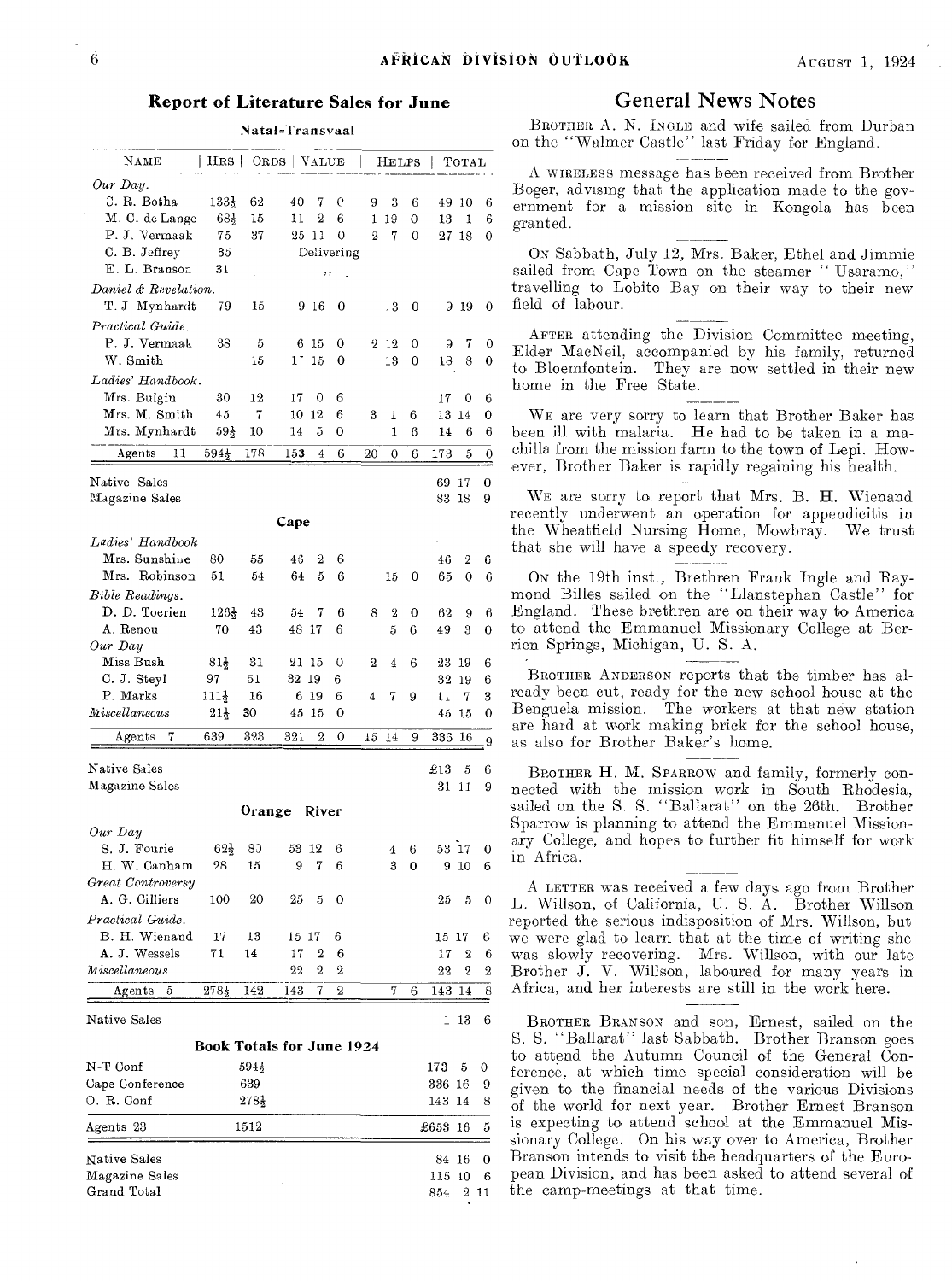# Our Appeal for Missions Campaign

OUR chart shows that at this date the Natal-Transvaal Conference has raised £860, the Cape Conference £384, and the Orange River Conference £210, making a total for the Division of £1454.

Several of the churches were not able to start on time, and in many cases, therefore, the campaign will be continued until the end of August. Results to date show that we have not yet reached half of the Division goal, and it is going to take the united efforts of every church to obtain the desired results.

We. congratulate the Natal-Transvaal Conference in having reached 78% of its goal. It looks encouraging that with our next report the register for the Natal-Transvaal Conference will show that the full amount has been raised. We sincerely hope that both the Cape and the Orange River Conferences will put forth every effort, so that their total goal will be reached.

We have not yet received any report from the Zambesi nor the South Atlantic Unions. A letter from Brother Wheeler reports that he was away from the mission travelling around Northern Rhodesia in the interests of the Harvest Ingathering work. We hope soon to receive a report giving results of his efforts, as also of other workers in the Zambesi Union.

Brother Anderson has written from Angola that several of the workers throughout that field are going to do their best in the interests of the campaign. Several orders have come in from isolated members throughout South West Africa for papers and other supplies.

The students who went out from Spion Kop during the recent holiday period, were quite successful in their efforts. The report we have shows that the Spion Kop church has collected £225, and we certainly do appreciate what our young people have done during the campaign.



Division Goal, £3,000

\$1,454

£3,000